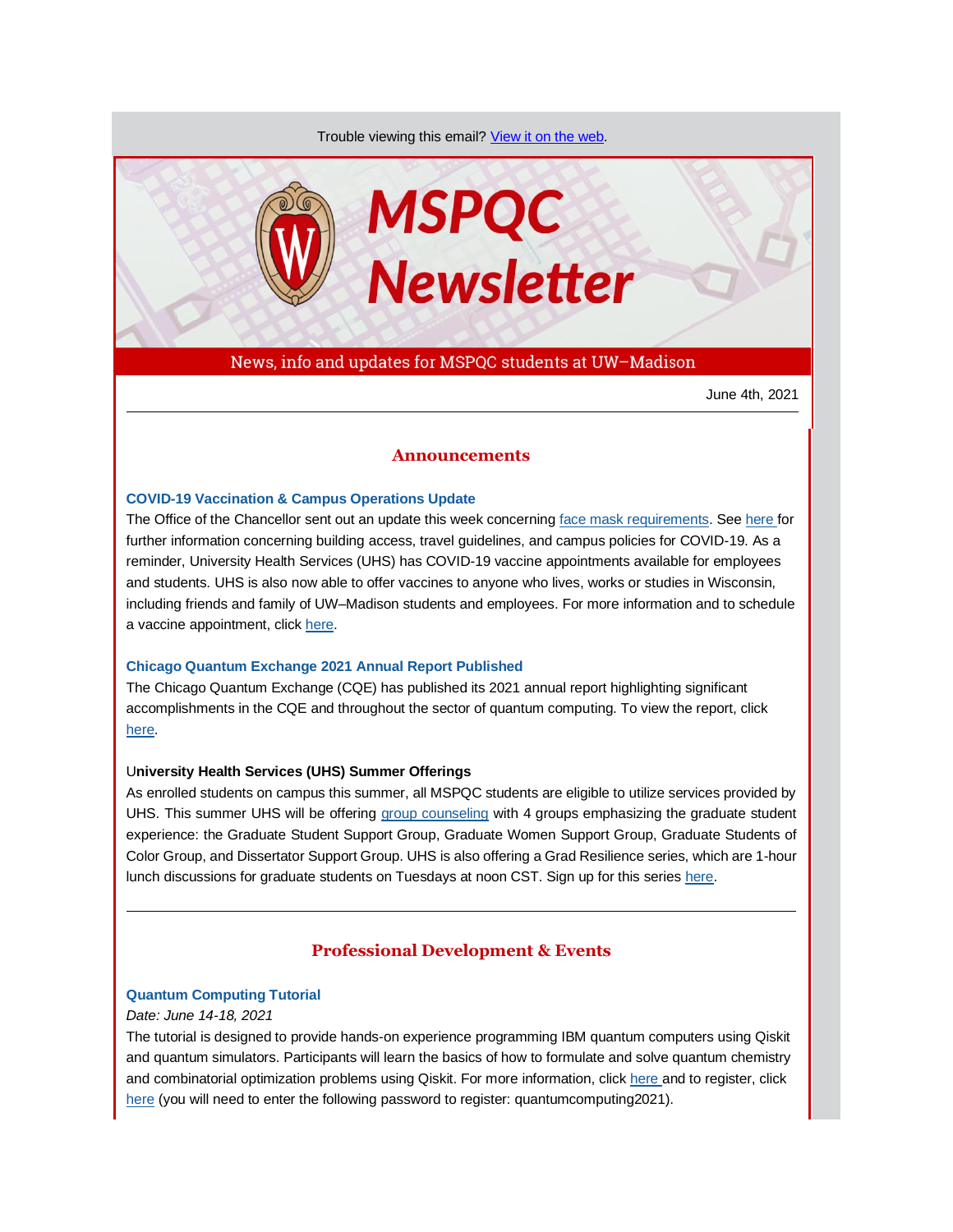# **Employment Opportunities**

## **[MSPQC Career Toolkit](https://app.explore.wisc.edu/e/er?s=1427524768&lid=16119&elqTrackId=5A49858D7B279578BB1B0FB51CEEA074&elq=4691828546374f92992e03559d12f6f4&elqaid=17604&elqat=1)**

MSPQC Program Coordinator Jackson Kennedy manages and updates the [MSPQC Career Toolkit.](https://app.explore.wisc.edu/e/er?s=1427524768&lid=16119&elqTrackId=09D2E0C03CA2395C49E22DEC7C8591D3&elq=4691828546374f92992e03559d12f6f4&elqaid=17604&elqat=1) This is the central hub for professional development and job search opportunities for MSPQC students and is updated frequently. Contact [Jackson Kennedy](mailto:jckennedy3@wisc.edu) with questions, concerns, and suggestions.

# **[QED-C Student Database](https://app.explore.wisc.edu/e/er?s=1427524768&lid=16143&elqTrackId=3F91B3E99BC944A98E92AF38D30E52E3&elq=4691828546374f92992e03559d12f6f4&elqaid=17604&elqat=1)**

[QED-C](https://app.explore.wisc.edu/e/er?s=1427524768&lid=16144&elqTrackId=A9AB285BA5BE3DC678F7230E21B22D08&elq=4691828546374f92992e03559d12f6f4&elqaid=17604&elqat=1) Maintains a database of students obtaining degrees in quantum computing. This database is shared with employers, internship providers, and consortium partners. To add yourself to this database, complete the [Student Info Form](https://app.explore.wisc.edu/e/er?s=1427524768&lid=16143&elqTrackId=4394A173A56EFED3F138143AA6462B62&elq=4691828546374f92992e03559d12f6f4&elqaid=17604&elqat=1) (password: Students@QED-C) and use Jackson Kennedy (jckennedy3@wisc.edu) as your advisor email.

## **[IonQ: Systems Operation Engineer](https://app.explore.wisc.edu/e/er?s=1427524768&lid=18628&elqTrackId=E3CCEC949F32650DDCF580E76B52BD72&elq=4691828546374f92992e03559d12f6f4&elqaid=17604&elqat=1)**

IonQ is hiring a Systems Operations Engineer who will be responsible for ensuring high uptime and performance of commercial quantum computers, automating capabilities to optimize system performance, and collaborating with physicists and engineers to build tools to improve existing quantum technology. To apply, clic[k here.](https://app.explore.wisc.edu/e/er?s=1427524768&lid=18628&elqTrackId=00B209C0FE9B157144DB337BAF4A83B9&elq=4691828546374f92992e03559d12f6f4&elqaid=17604&elqat=1)

## **[Zapata Computing: Machine Learning Engineer](https://app.explore.wisc.edu/e/er?s=1427524768&lid=18627&elqTrackId=D31185140504A0AE249FFF8E81B595D1&elq=4691828546374f92992e03559d12f6f4&elqaid=17604&elqat=1)**

Zapata Computing is hiring a Machine Learning Engineer who will design, create, test, and maintain a suite of classical machine learning and optimization techniques that clients and researchers can deploy on Orquestra to benchmark against novel hybrid quantum-classical innovations and collaborate with DevOps and Platform Engineers to propose and build tooling, data management, and model management features for the machine learning lifecycle. To apply, clic[k here.](https://app.explore.wisc.edu/e/er?s=1427524768&lid=18627&elqTrackId=720108B916329816692D46DB3A497578&elq=4691828546374f92992e03559d12f6f4&elqaid=17604&elqat=1)

### **[IBM: Quantum Developer](https://app.explore.wisc.edu/e/er?s=1427524768&lid=18629&elqTrackId=8A87E64D9F52568F94AE4CC06DD5B832&elq=4691828546374f92992e03559d12f6f4&elqaid=17604&elqat=1)**

IBM is hiring a Quantum Developer who will be responsible for architecting and implementing robust and welldocumented software solutions in Qiskit out of the latest applications developed by the team and for working with clients and partners in ramping-up in quality control. To apply, clic[k here.](https://app.explore.wisc.edu/e/er?s=1427524768&lid=18629&elqTrackId=FE5E49E61DA787797D70633B0D0A2A9A&elq=4691828546374f92992e03559d12f6f4&elqaid=17604&elqat=1)

# **Useful Links**

**[Dates and Deadlines from the Office of the Registrar](https://app.explore.wisc.edu/e/er?s=1427524768&lid=1365&elqTrackId=9F7CF11D41CFC86F42F0B251EF4C3AA3&elq=4691828546374f92992e03559d12f6f4&elqaid=17604&elqat=1)**

**[MSPQC Career Toolkit](https://app.explore.wisc.edu/e/er?s=1427524768&lid=16119&elqTrackId=44063AC561D1491B87B4E1D97C486B23&elq=4691828546374f92992e03559d12f6f4&elqaid=17604&elqat=1)**

**[MSPQC Handbook](https://app.explore.wisc.edu/e/er?s=1427524768&lid=16142&elqTrackId=D3012C7C1F06874F1068EB236237F873&elq=4691828546374f92992e03559d12f6f4&elqaid=17604&elqat=1)**

**[Professional Development from the Graduate School](https://app.explore.wisc.edu/e/er?s=1427524768&lid=784&elqTrackId=C3B3DF7E7308B92BA2160734CA9765E5&elq=4691828546374f92992e03559d12f6f4&elqaid=17604&elqat=1)**